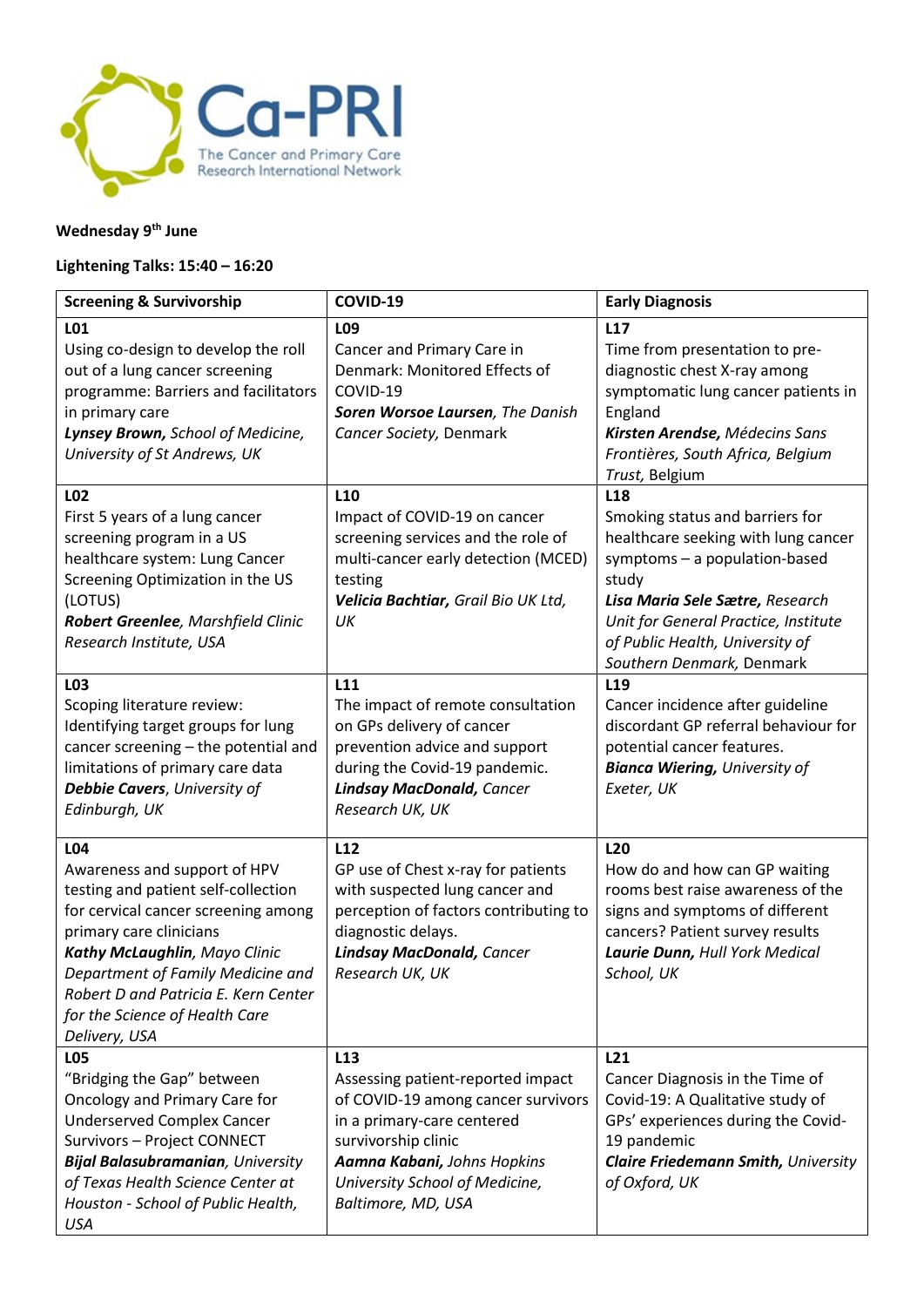| L06                                    | L <sub>14</sub>                     | L22                                  |
|----------------------------------------|-------------------------------------|--------------------------------------|
| Implementation study of an online      | Addressing problem-related distress | The risk of gastrointestinal cancers |
| communication system in St. John's,    | among cancer survivors during       | in patients with new unexplained     |
| Canada: eOncoNote challenges and       | COVID-19: findings from the Johns   | abdominal pain and concurrent        |
| lessons learned                        | Hopkins Primary Care for Cancer     | weight loss in primary care          |
| <b>Bojana Petrovic</b> , Department of | Survivors (PCCS) Clinic             | Niamh Gibson, University of Exeter,  |
| Family & Community Medicine,           | Aamna Kabani, Johns Hopkins         | UК                                   |
| University of Toronto; Dalla Lana      | University School of Medicine,      |                                      |
| School of Public Health, University of | Baltimore, MD, USA                  |                                      |
| Toronto, Canada                        |                                     |                                      |
| <b>LO7</b>                             | L <sub>15</sub>                     | L23                                  |
| Impact of Race and Ethnicity on        | Innovations during the Covid-19     | A systematic review investigating    |
| Metabolic Syndrome Treatment           | Pandemic                            | the role of GP factors on decisions  |
| Prevalence among U.S. Colorectal       | Saloni Jain, Macmillan GP           | to investigate symptoms of possible  |
| <b>Cancer Survivors</b>                | Facilitator, Hywel Da University    | cancer                               |
| Denalee O'Malley, Rutgers-RWJMS,       | Health Board, UK                    | Victoria Hardy, University of        |
| <b>USA</b>                             |                                     | Cambridge, UK                        |
| <b>LO8</b>                             | L <sub>16</sub>                     | L24                                  |
| First results of the BLANKET-trial:    | Covid 19: Impact on delivering      | Validation and Public Health         |
| treating fear of cancer recurrence in  | Cancer Education in Primary care    | Modelling of Risk Prediction Models  |
| primary care                           | Saloni Jain, Macmillan GP           | for Kidney Cancer using UK Biobank   |
| Yvonne Luigjes, Helen Dowling          | facilitator, Hywel Da University    | Hannah Harrison, Department of       |
| Institute and University Medical       | Health Board, UK                    | Public Health and Primary Care,      |
| Center Utrecht,                        |                                     | University of Cambridge, UK          |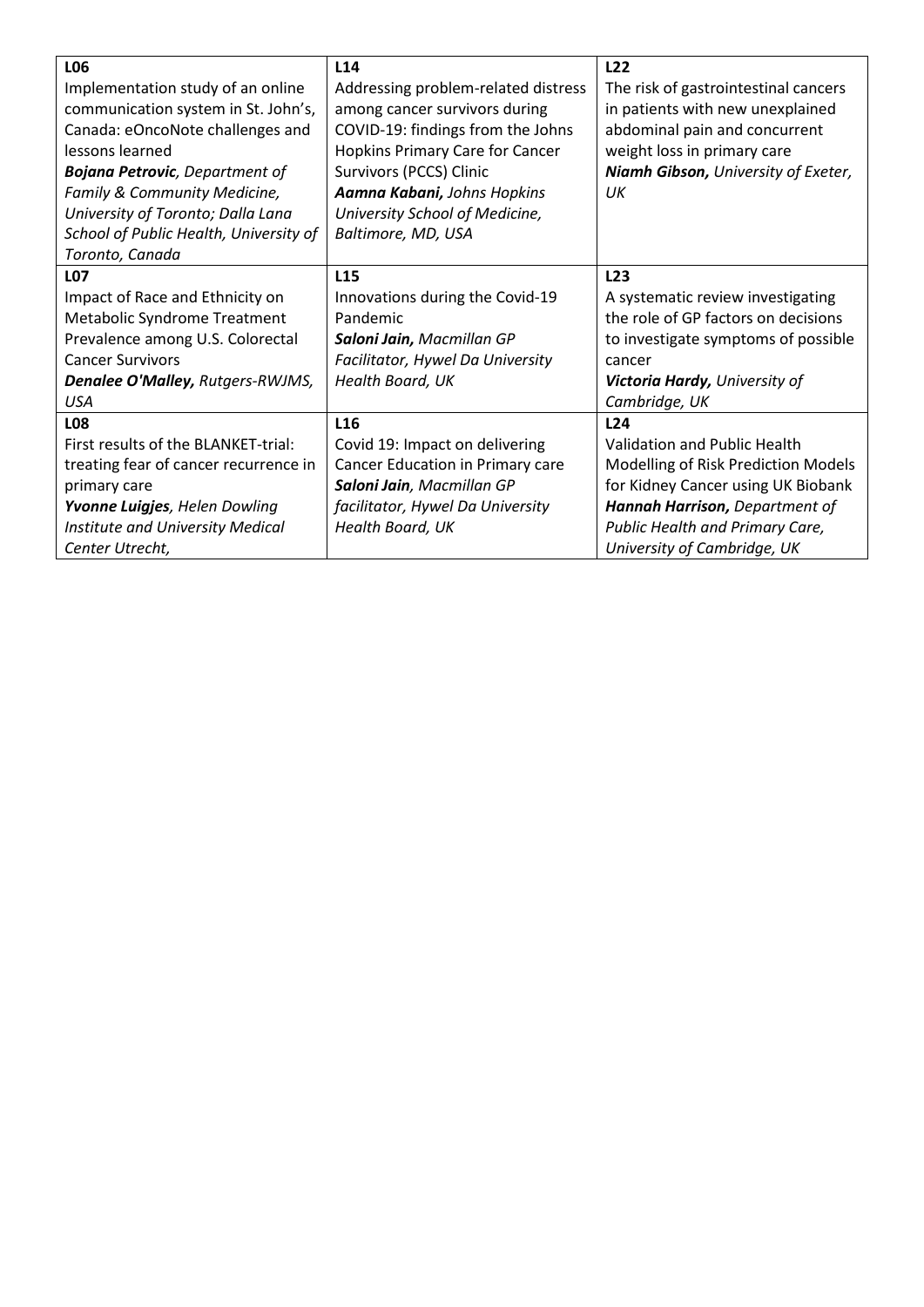

## **Thursday 10th June**

## **Lightening Talks: 11:40 – 12:20**

| Awareness, Screening and                                                                                                                                                                                                                           | <b>Survivorship and Patient support</b>                                                                                                                                                                                                                                                                             | <b>Early Diagnosis</b>                                                                                                                                                                                                                                                                                                     |
|----------------------------------------------------------------------------------------------------------------------------------------------------------------------------------------------------------------------------------------------------|---------------------------------------------------------------------------------------------------------------------------------------------------------------------------------------------------------------------------------------------------------------------------------------------------------------------|----------------------------------------------------------------------------------------------------------------------------------------------------------------------------------------------------------------------------------------------------------------------------------------------------------------------------|
| <b>Detection</b>                                                                                                                                                                                                                                   |                                                                                                                                                                                                                                                                                                                     |                                                                                                                                                                                                                                                                                                                            |
| L <sub>25</sub><br>Process Evaluation of the ABACus3<br>trial: a targeted cancer awareness<br>intervention for adults living in<br>deprived areas of the UK<br>Harriet Quinn-Scoggins, Cardiff<br>University, UK                                   | L34<br>Healthcare practices that increase<br>quality of care in cancer trajectories<br>from a general practice perspective:<br>A scoping review<br>Gitte Bruun Lauridsen, Research<br>Unit for General Practice,<br>Department of Public Health,<br>University of Southern Denmark,<br><b>Denmark</b>               | L43<br>Symptom perceptions and help-<br>seeking behaviours of Omani<br>patients diagnosed with late-stage<br>colorectal cancer: A qualitative<br>study<br>Mahera AL-Suqri, Department of<br>Psychiatry, Samail Hospital, Ministry<br>of Health, Oman                                                                       |
| L <sub>26</sub><br>A bibliometric analysis of cancer in<br>primary care research 2013-2019<br><b>Mairead McNamara, Centre for</b><br>Cancer Research, Department of<br>General Practice, University of<br>Melbourne, Australia, 3000,<br>Australia | L35<br>A meta-ethnography of cultural<br>influences on cancer-related<br>psychological interventions<br>Dipesh Gopal, Queen Mary,<br>University of London, UK                                                                                                                                                       | L44<br>Healthcare workers perspectives on<br>potential delays in cancer diagnosis:<br>A systematic review of qualitative<br>research<br>Elise Crayton, University College<br>London, Centre for Behaviour<br>Change, UK                                                                                                    |
| <b>L27</b><br>Reworking routines in primary<br>healthcare: Adapting standarized<br>cancer patient pathways while<br>continuing practice<br>Petter Fjällström, Department of<br>Nursing, Umeå University, Sweden                                    | L36<br>General practitioner- versus<br>surgeon-led colon cancer<br>survivorship care, with or without<br>access to an eHealth application<br>Julien Vos, Amsterdam UMC,<br>location AMC, the Netherlands                                                                                                            | L45<br>Can artificial intelligence/machine<br>learning (AI/ML) aid the early<br>detection of skin cancer in primary<br>care settings?<br><b>Owain Jones, University of</b><br>Cambridge, UK                                                                                                                                |
| <b>L28</b><br>Risk of cancer and other serious<br>diseases among patients with<br>unexpected weight loss: a large<br>matched cohort analysis<br><b>Diana Withrow, Nuffield</b><br>Department of Primary Care,<br>University of Oxford, UK          | L37<br><b>Ecological Momentary Assessment</b><br>for the early detection of<br>depression in survivors of cancer in<br>primary care<br>Jolien Alissa Panjer, University of<br>Groningen, University Medical<br>Center Groningen, Department of<br><b>General Practice and Elderly Care</b><br>Medicine, Netherlands | L46<br>Future Health Today: Development<br>of an evidence-based support tool<br>to increase follow-up in people at<br>risk of undiagnosed cancer<br>Javiera Martínez- Gutiérrez,<br>Department of General Practice,<br>University of Melbourne, Australia;<br>Pontificia Universidad Catolica de<br>Chile, Santiago, Chile |
| L <sub>29</sub><br>Should we provide advice about<br>prevention and early detection of<br>other cancers as part of the breast<br>cancer screening programme?<br>Suzanne Scott, King's College<br>London, UK                                        | L38<br>Evaluating an interactive acceptance<br>and commitment therapy (ACT)<br>workshop for trained therapists<br>working with cancer patients<br>Elisavet Moschopoulou, Queen<br>Mary University of London, UK                                                                                                     | L47<br>Guideline-concordant chest X-ray<br>imaging for suspected cancer<br>among individuals with dyspnoea or<br>haemoptysis<br>Monica Koo, University College<br>London, UK                                                                                                                                               |